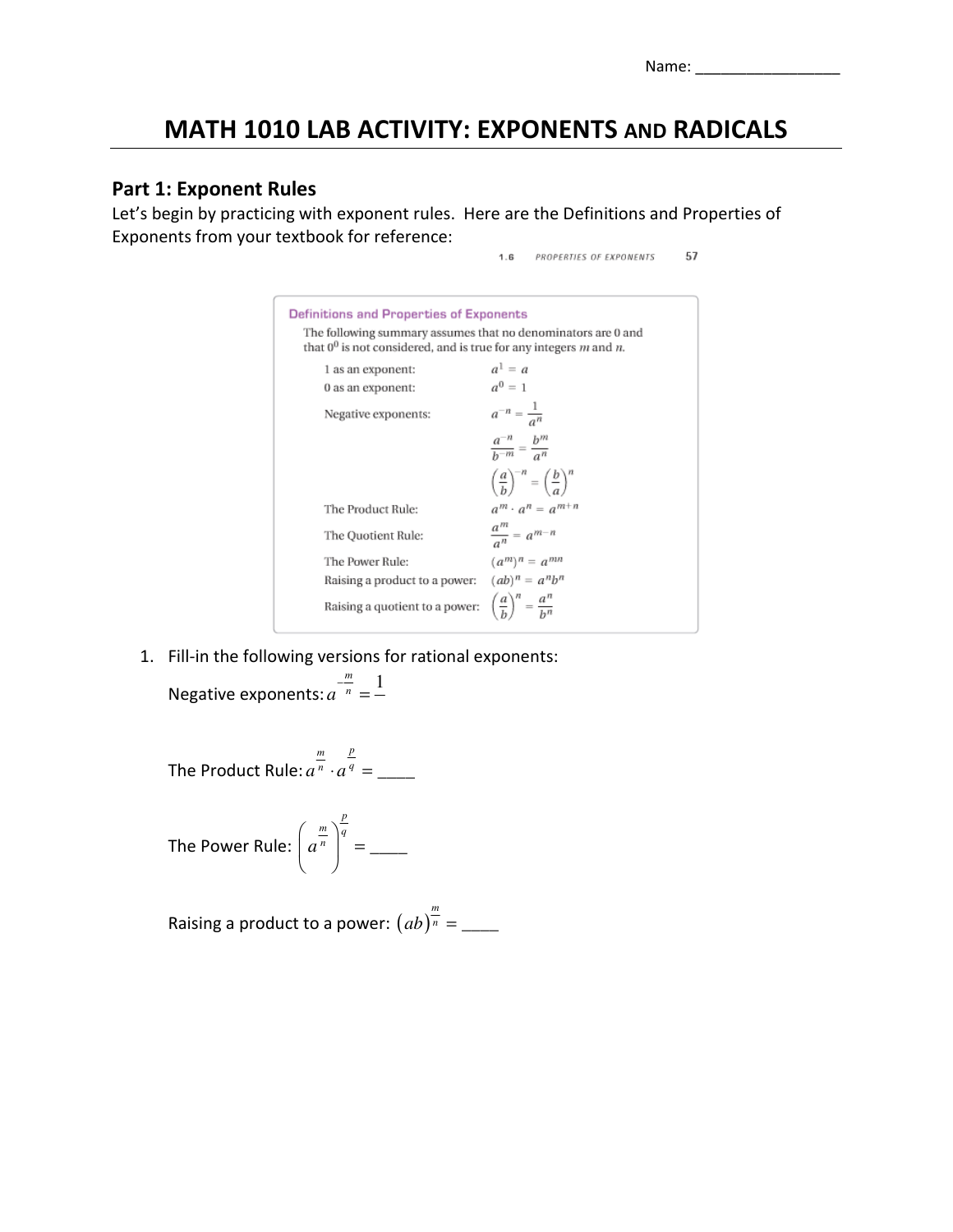Simplify. Assume that all variables represent nonzero integers.

2. 
$$
x^4 (3x)^2 =
$$
 \_\_\_\_\_\_\_

$$
3. \quad x^6 x^0 = \underline{\qquad}
$$

4. 
$$
\frac{3^{-4}}{3^7} = \underline{\hspace{2cm}}
$$
 (leave in exponential form)

5. 
$$
\frac{x^{-5}y^9}{x^{-2}y^7} =
$$

6. 
$$
\frac{24x^{10}}{8x^8} =
$$

7. 
$$
x^{\frac{1}{5}}x^{\frac{4}{5}} =
$$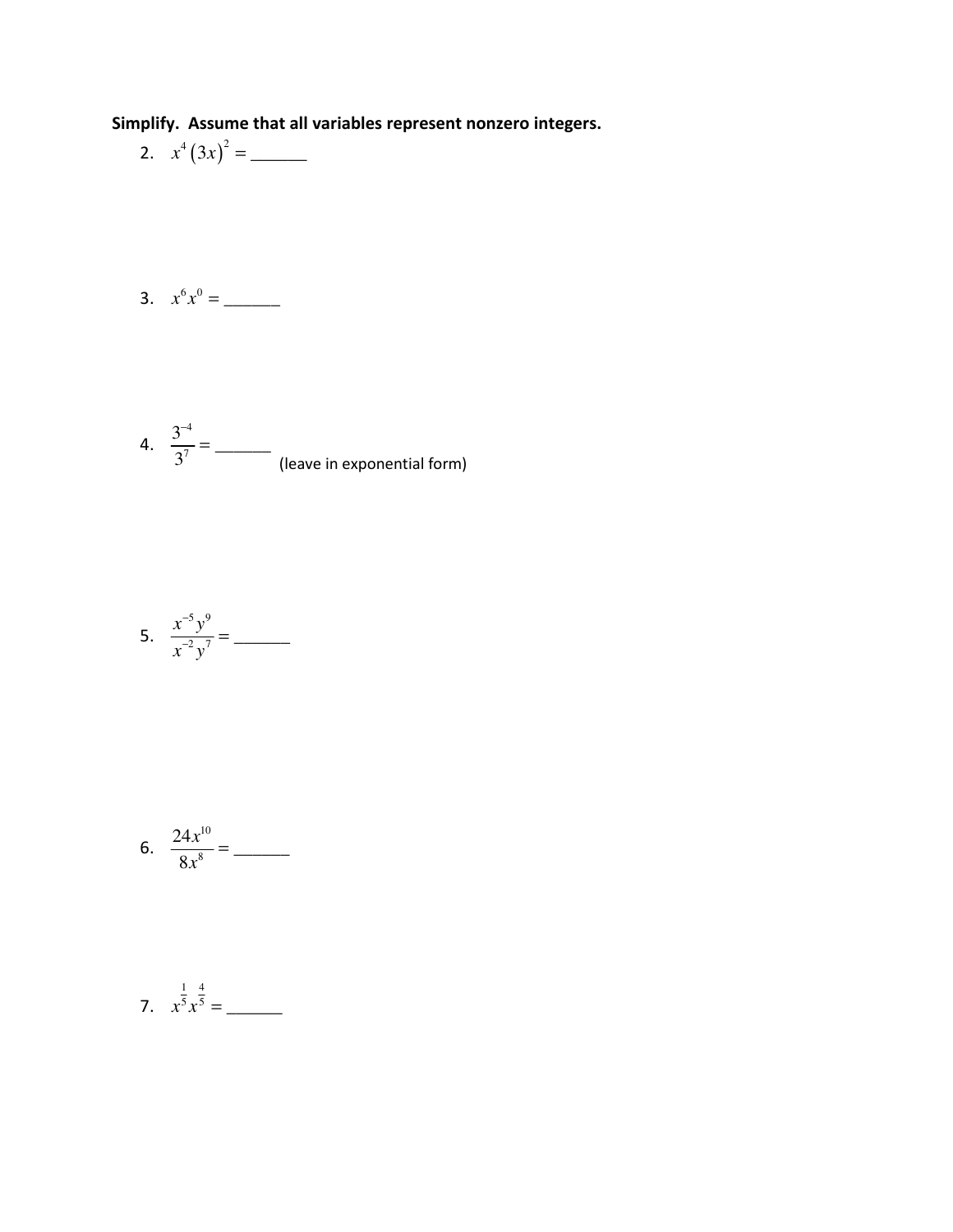

9. Here's a challenging one!

$$
\left(\frac{-4x^4y^{-2}}{5x^{-1}y^4}\right)^{-4} = \underline{\qquad}
$$

# Part 2: Graphing Radical Functions Domains and Radical Functions

Recall that only nonnegative numbers have square roots that are real numbers.

- 1. Find the domain of *f* if  $f(x) = \sqrt{5-x}$  by solving the inequality  $5 x \ge 0$
- 2. Now find the domain of  $f(x) = \sqrt{2x-5}$
- 3. Find the domain of  $f(x) = \sqrt[3]{x-1}$  (Hint: see page 433 in your textbook.)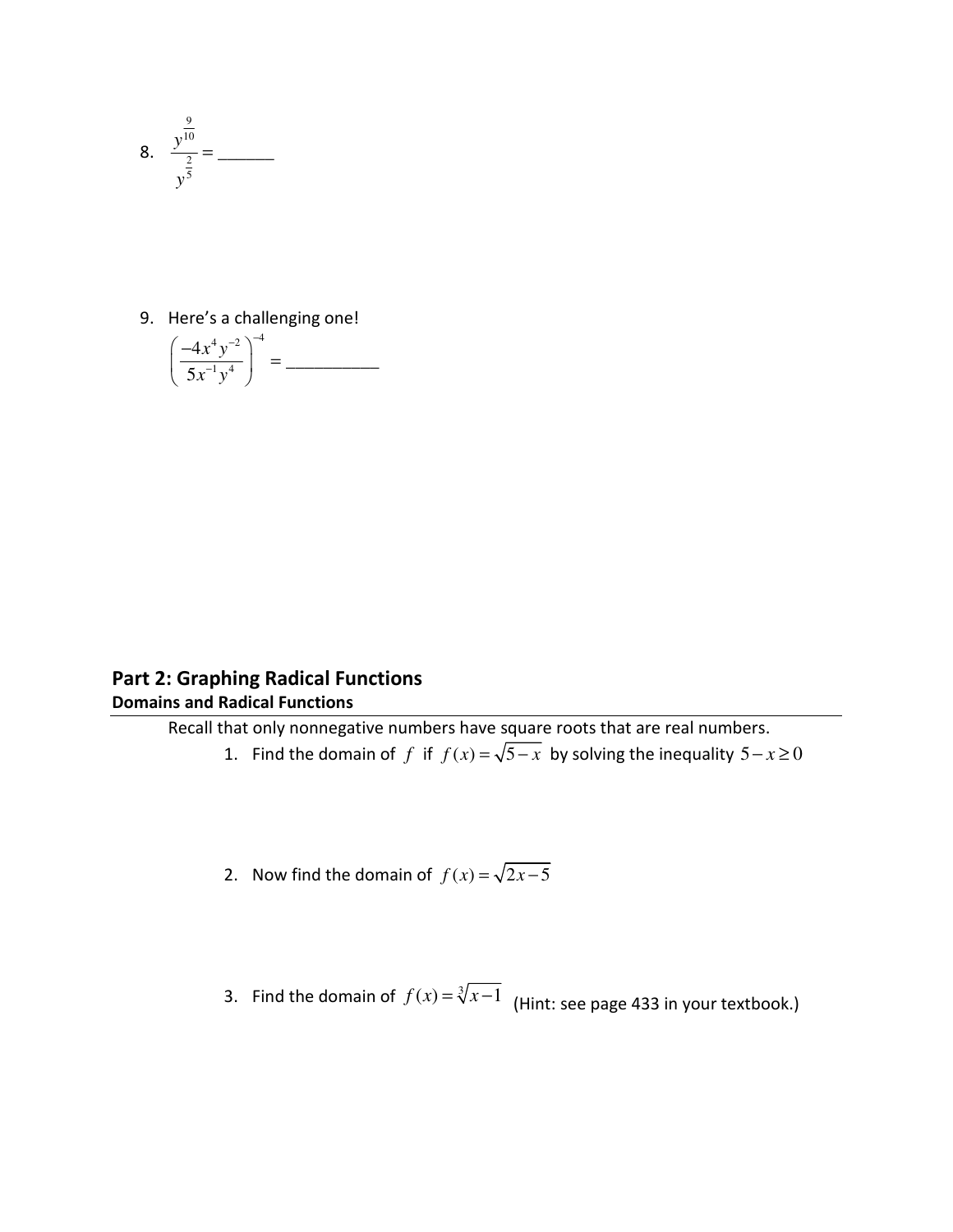#### Graphing the Square Root Function

Given the function  $f(x) = \sqrt{x}$ 

- 1. State the domain of the function: \_\_\_\_\_\_\_\_\_\_\_\_\_\_\_\_\_\_\_
- 2. List at least five exact  $(x, y)$  ordered pairs that lie on the graph of this function. Think about the domain as you choose your x values! Fill in the following chart:

|    |                                         |                                          |  |           |  | $\boldsymbol{\mathcal{X}}$ |      |              | $\boldsymbol{y}$            |                    | (x, y) |   |    |    |    |    |    |    |    |   |
|----|-----------------------------------------|------------------------------------------|--|-----------|--|----------------------------|------|--------------|-----------------------------|--------------------|--------|---|----|----|----|----|----|----|----|---|
|    |                                         |                                          |  | $\pmb{0}$ |  |                            |      | $\sqrt{0}=0$ |                             | $\overline{(0,0)}$ |        |   |    |    |    |    |    |    |    |   |
|    |                                         |                                          |  |           |  | $\mathbf 1$                |      |              |                             |                    |        |   |    |    |    |    |    |    |    |   |
|    |                                         |                                          |  |           |  | $\overline{\mathbf{4}}$    |      |              |                             |                    |        |   |    |    |    |    |    |    |    |   |
|    |                                         |                                          |  |           |  | 9                          |      |              | $\sqrt{9} = 3$              |                    | (9, 3) |   |    |    |    |    |    |    |    |   |
|    |                                         |                                          |  |           |  | 16                         |      |              |                             |                    |        |   |    |    |    |    |    |    |    |   |
| 3. | Plot your points to graph the function. |                                          |  |           |  |                            |      |              |                             |                    |        |   |    |    |    |    |    |    |    |   |
|    |                                         |                                          |  |           |  |                            |      |              | y                           |                    |        |   |    |    |    |    |    |    |    |   |
|    |                                         |                                          |  |           |  |                            |      |              | 22                          |                    |        |   |    |    |    |    |    |    |    |   |
|    |                                         |                                          |  |           |  |                            |      |              | $-20$                       |                    |        |   |    |    |    |    |    |    |    |   |
|    |                                         |                                          |  |           |  |                            |      |              | $-18$                       |                    |        |   |    |    |    |    |    |    |    |   |
|    |                                         |                                          |  |           |  |                            |      |              | $\cdot$ 16<br>$-14$         |                    |        |   |    |    |    |    |    |    |    |   |
|    |                                         |                                          |  |           |  |                            |      |              | 12                          |                    |        |   |    |    |    |    |    |    |    |   |
|    |                                         |                                          |  |           |  |                            |      |              | $\cdot$ 10                  |                    |        |   |    |    |    |    |    |    |    |   |
|    |                                         |                                          |  |           |  |                            |      |              | $\cdot$ 8                   |                    |        |   |    |    |    |    |    |    |    |   |
|    |                                         |                                          |  |           |  |                            |      |              | 6                           |                    |        |   |    |    |    |    |    |    |    |   |
|    |                                         |                                          |  |           |  |                            |      |              | 4                           |                    |        |   |    |    |    |    |    |    |    |   |
|    |                                         |                                          |  |           |  |                            |      |              | $\mathbf{2}$                |                    |        |   |    |    |    |    |    |    |    |   |
|    |                                         |                                          |  |           |  |                            |      |              |                             |                    |        |   |    |    |    |    |    |    |    |   |
|    |                                         | $-24 - 22 - 20 - 18 - 16 - 14 - 12 - 10$ |  |           |  |                            | $-8$ | -6           | $\frac{1}{2}$ <sub>-2</sub> | 2                  | 6      | 8 | 10 | 12 | 14 | 16 | 18 | 20 | 22 | X |
|    |                                         |                                          |  |           |  |                            |      |              | $-4$                        |                    |        |   |    |    |    |    |    |    |    |   |
|    |                                         |                                          |  |           |  |                            |      |              | $-6$                        |                    |        |   |    |    |    |    |    |    |    |   |
|    |                                         |                                          |  |           |  |                            |      |              | $-8$                        |                    |        |   |    |    |    |    |    |    |    |   |
|    |                                         |                                          |  |           |  |                            |      |              | $-10$                       |                    |        |   |    |    |    |    |    |    |    |   |
|    |                                         |                                          |  |           |  |                            |      |              | $-12$                       |                    |        |   |    |    |    |    |    |    |    |   |
|    |                                         |                                          |  |           |  |                            |      |              | $-14$                       |                    |        |   |    |    |    |    |    |    |    |   |
|    |                                         |                                          |  |           |  |                            |      |              | $-16$                       |                    |        |   |    |    |    |    |    |    |    |   |
|    |                                         |                                          |  |           |  |                            |      |              | $-18-$                      |                    |        |   |    |    |    |    |    |    |    |   |
|    |                                         |                                          |  |           |  |                            |      |              | $-20-$                      |                    |        |   |    |    |    |    |    |    |    |   |
|    |                                         |                                          |  |           |  |                            |      |              | $-22$                       |                    |        |   |    |    |    |    |    |    |    |   |
|    |                                         |                                          |  |           |  |                            |      |              |                             |                    |        |   |    |    |    |    |    |    |    |   |

4. Compare your graph to the graph of another student. Are they the same? Discuss the graph with your lab buddy and be sure you agree.